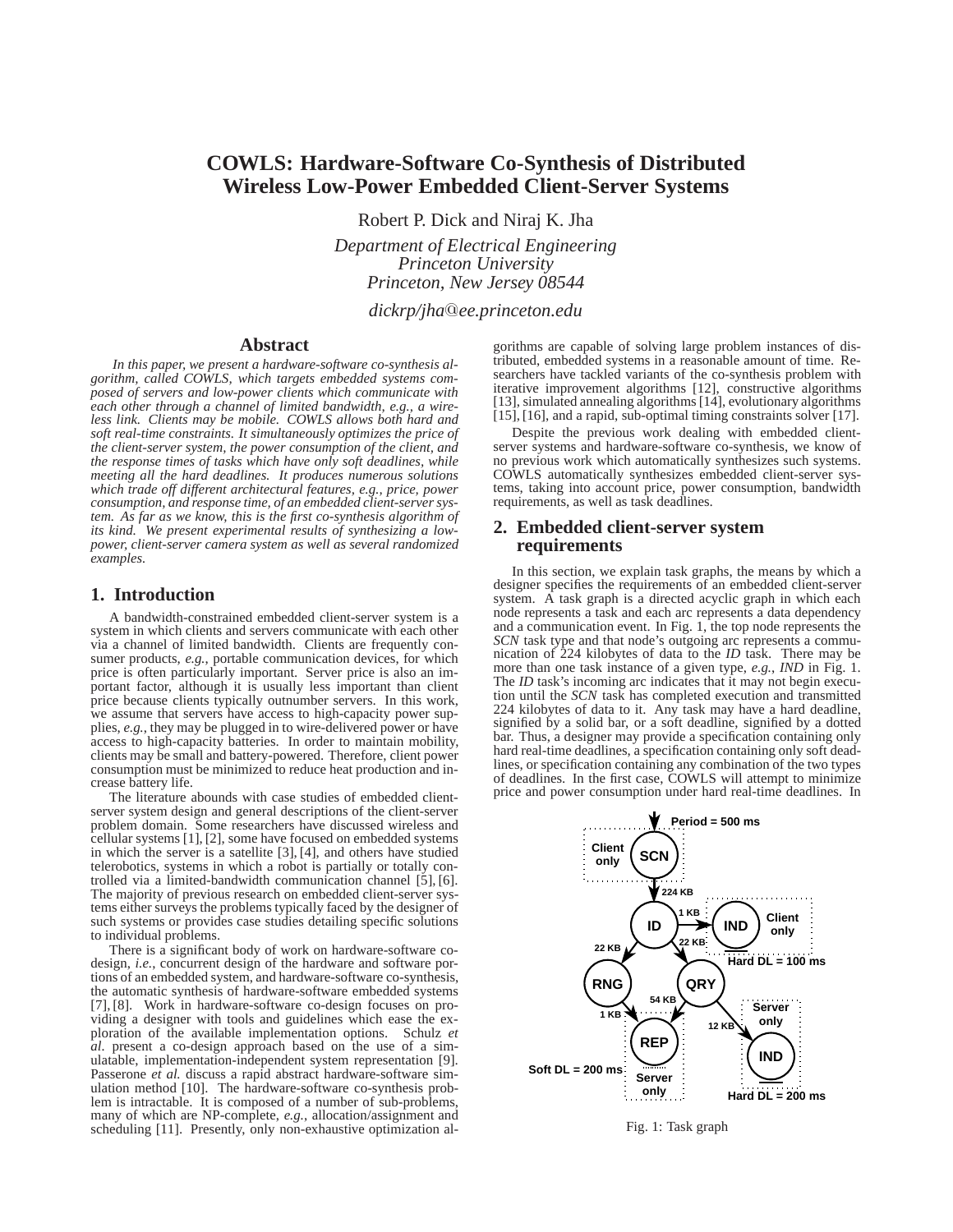

Fig. 2: Camera specification

the second case, it will attempt to simultaneously minimize soft deadline violation, price, and power consumption. If all soft deadlines are set to zero, it will minimize system execution time, price, and power consumption.

In Fig. 1, the upper *IND* task must complete execution within 100 ms of the start of the task graph's execution. This hard deadline must be met for the synthesized architecture to be valid. The *REP* task should complete execution by 200 ms after the start of the task graph's execution. However, the system will still be valid if this soft deadline is not met. In the case of a task with a soft deadline, the aim is to minimize its response time if the deadline cannot be met. The specification may require some tasks to be executed on the client, *e.g.*, *SCN*. Others must be executed on the server, *e.g.*, *REP*. A task graph's period is the amount of time that elapses between its subsequent executions. The task graph's period is 500 ms in Fig. 1. The requirements placed on an embedded client-server system are specified with a set of task graphs, each of which may have a different period. A task graph may have a period which is less than, greater than, or equal to the maximum deadline within it.

## **3. Motivating example**

A synthesis system for the client-server problem domain should simultaneously optimize multiple costs. It must also consider the differences in cost between executing a task on a client or a server. It is, therefore, necessary to allow tasks to migrate from one side of the primary communication resource, the link connecting the client and server, to the other. Optimizing only one cost, or considering local improvements instead of system-level improvements is likely to lead to a poor overall solution.

Previous work has discussed a client-server specification for a wireless camera [18]. It gives a brief case study of the design of an embedded client-server system. Generating a high-quality architecture, which meets the specifications given, is not entirely straightforward, even for a human designer. We will show how COWLS explores the design space in a manner which allows it to uncover a similar high-quality design to the one proposed in the case study, and consider other options which trade off different system costs.

Consider a system specification requiring a battery-powered camera to transmit video information to a base station via a limited-bandwidth wireless link. If the designer has decided that the video information should be compressed, but has not yet decided what sort of processor should be used to carry out this operation, or even whether it should be done by the client or the server, COWLS will simultaneously explore the different options.

Fig. 2 shows an example of a task graph for a wireless camera. In this example, imaging and analog-to-digital conversion must be carried out on the client. Data storage and display must be carried out on the server. Storage has a soft deadline of 250 ms and display has a hard deadline of 500 ms.

In one possible partitioning, shown in Fig. 3, Imaging & A/D, as well as data compression, are executed on the client and all other tasks are carried out on the server. This partitioning reduces the load on the wireless communication link and allows an inexpensive communication resource to be used between the client and



Fig. 3: Camera architecture 1



Fig. 4: Camera architecture 2

the server. However, carrying out data compression on the client requires increased client price and power consumption.

In another possible partitioning, shown in Fig. 4, Imaging  $\&$ A/D is executed alone on the client and all other tasks are executed on the server. In this partitioning, the client executes only essential functions, shifting all other computational burdens to the server. This decreases the client's price and power consumption. However, it increases the demands upon the communication link between the client and the server, increasing its price. Although some of the trade-offs facing the designer of client-server systems are apparent even from this simple example, the problems tackled by COWLS are significantly larger and more complicated.

#### **4. Problem formulation**

In this section, we present the client-server synthesis problem formulation used for COWLS.

The independent synthesis of a client or server is similar to the distributed, heterogeneous embedded system co-synthesis problem. However, COWLS targets the servers and clients simultaneously.

The manner in which a designer specifies the requirements placed on a client-server system was explained in Section 2. It is also necessary to describe the characteristics of the resources which may be used to meet these requirements. We model three main types of resources: processing elements, communication resources, and memory.

Processing elements (PEs) model general-purpose or specialpurpose processors which are capable of executing tasks. There are two types of PEs: client PEs and server PEs. A number of attributes are associated with each type of PE. More than one instance of a single type of PE may eventually be present in a synthesized client-server system. Each PE type has a price, an idle power consumption, as well as a Boolean value indicating whether or not the PE uses buffered communication. In addition, we use a table describing the performance of each task on each PE type. For each task, this table indicates whether or not the task can be executed on each type of PE. For each task which may execute on a given PE type, it holds the task's worst-case execution time, its average power consumption, and the amount of memory it requires. Due to packaging considerations (*e.g.*, weight, size, and cooling), the memory available in the clients may differ from the memory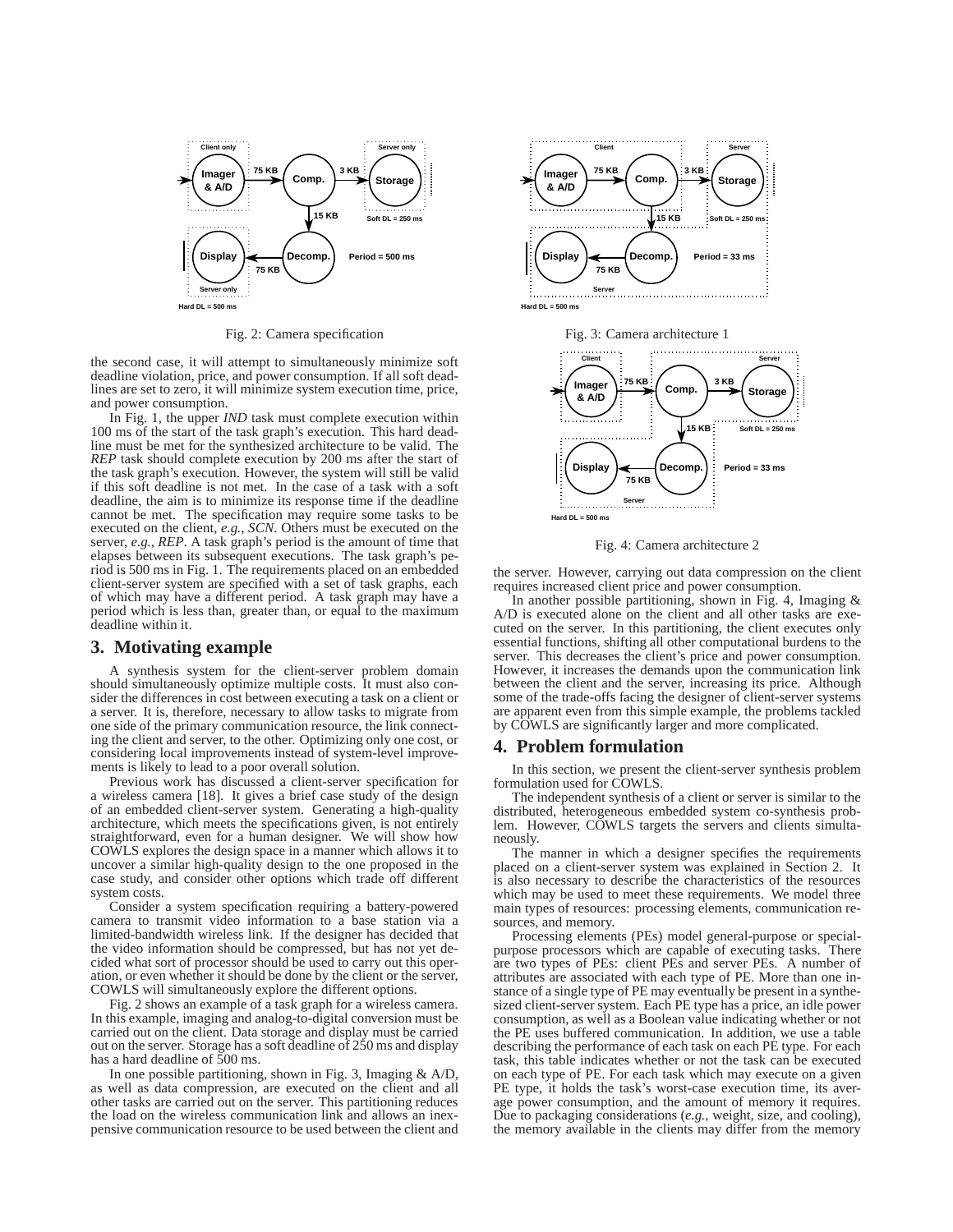

Fig. 5: Multiple runs of conventional algorithm vs. single run of multiobjective algorithm

available in the servers. Therefore, the price of memory depends on whether it is located in a client or server.

COWLS synthesizes embedded systems containing arbitrarytopology busses and point-to-point communication links [13], as well as primary communication resources, which are used to connect clients and servers. There are a number of attributes associated with each type of communication resource. There may be multiple communication resources within the client, and within the server. Numerous alternative primary communication resources may be available. However, only one primary communication resource may be present in a client-server pair, as multiple wireless transmitters and receivers will typically result in unreasonably expensive client-server systems. The use of a unique link allows a trade-off between price and bandwidth when modeling wireless communication links. Each type of communication resource has a price, a packet size (which can be very small to model communication which is not packet-based), a power consumption per packet, an amount of transmission time required per packet, and a maximum number of contacts. A communication resource's number of contacts is the number of different PEs which it may connect together, *i.e.*, a communication resource with two contacts is a point-to-point link. Primary communication resources have two prices, one of which is associated with the client and one of which is associated with the server.

Given the client-server system requirements, in the form of a set of task graphs, as well as the attributes of the PEs, memory, and communication resources available, COWLS attempts to synthesize client-server systems which meet the requirements with minimal price, client power consumption, and soft deadline violation. An architecture's costs are derived from the manner in which resources are used in its construction. Therefore, by attempting to meet real-time constraints, one ensures that high-speed PEs, which are tailored to the tasks required, are used for tasks which lie along critical paths in the task graphs. By attempting to minimize price, one ensures that PEs, which are capable of carrying out the required tasks with minimal price, are used. By attempting to minimize client power consumption, one minimizes the number of power-intensive tasks run on power-hungry PEs located on the client. Of course, some of these goals conflict with each other. For this reason, a single run of COWLS generates multiple solutions which explore the trade-offs among different costs.

#### **5. Optimization framework**

In this section, we explain the optimization framework COWLS uses to synthesize client-server systems.

In order to simultaneously optimize different costs without any pre-determined numerical specification of the relative importance of those costs, a synthesis system must be capable of producing multiple solutions to each problem. One can achieve this result by running a single-solution, constructive or iterative improvement algorithm multiple times. The left graph in Fig. 5 shows the results of running a conventional single-objective iterative improvement

algorithm multiple times, given different relative importance of two costs, price and soft deadline violation. In this figure, the dotted lines represent the relative importance of the two costs during each of the five runs of the algorithm. The curved solid line represents the Pareto-optimal solution curve, *i.e.*, those solutions which are not inferior to any other solutions in all of their costs [19]. The circles represent the solutions ultimately found by the algorithm. Note that, as the shape of the Pareto-optimal curve is unknown, it is impossible to determine the appropriate relative importance for the two costs before an optimization run. Thus, the algorithm spends nearly as much time during the optimization runs which have no hope of producing a high-quality solution as it does during runs which have the potential to find high-quality solutions. The end result is that computational effort is not focused on the appropriate areas of the solution space.

The right graph in Fig. 5 shows the result of running a true multiobjective algorithm once. In this figure, the gray circles represent solutions ultimately reported to the designer by the multiobjective algorithm. The white circles represent solutions which are strictly inferior to other known solutions. Although they aid in the exploration of the solution space by sharing information with other solutions, they are eliminated before results are reported to the designer.

The multiobjective algorithm focuses its efforts on the areas of the solution space which are most promising by eliminating solutions which are strictly inferior to others during the optimization run. Given equal computational resources, a multiobjective algorithm will, in general, find solutions which are closer to the most promising portions of a multiobjective problem's Pareto-optimal curve than those located by multiple runs of a conventional algorithm.

A given solution, *A*, dominates solution *B* if all of *A*'s costs are lower than or equal to the corresponding costs of *B*, and *A* is not equivalent to *B*. Instead of using a conventional cost function, COWLS computes the *rank* of each solution relative to the other solutions that are currently maintained by its optimization algorithm. A solution's rank is the number of other currently existing solutions which do not dominate it.

In Fig. 6, each oval represents a solution. The position of a solution indicates its costs, *i.e.*, its price and soft deadline violation. The number in each oval indicates the rank of the corresponding solution. Solution *B* has a rank of three because it is not dominated by three other solutions: *C*, *D*, and *E*. Note that even though a two-dimensional solution space has been shown in Fig. 6 in order to simplify the example, in general the solution space has three or more dimensions, *e.g.*, price, soft deadline violation, and power consumption.

COWLS uses a multiobjective, evolutionary optimization framework. This optimization framework was selected because it is well-suited to solving optimization problems in which solutions have multiple costs, it is unlikely to become trapped in local minima, and its effectiveness, when applied to related synthesis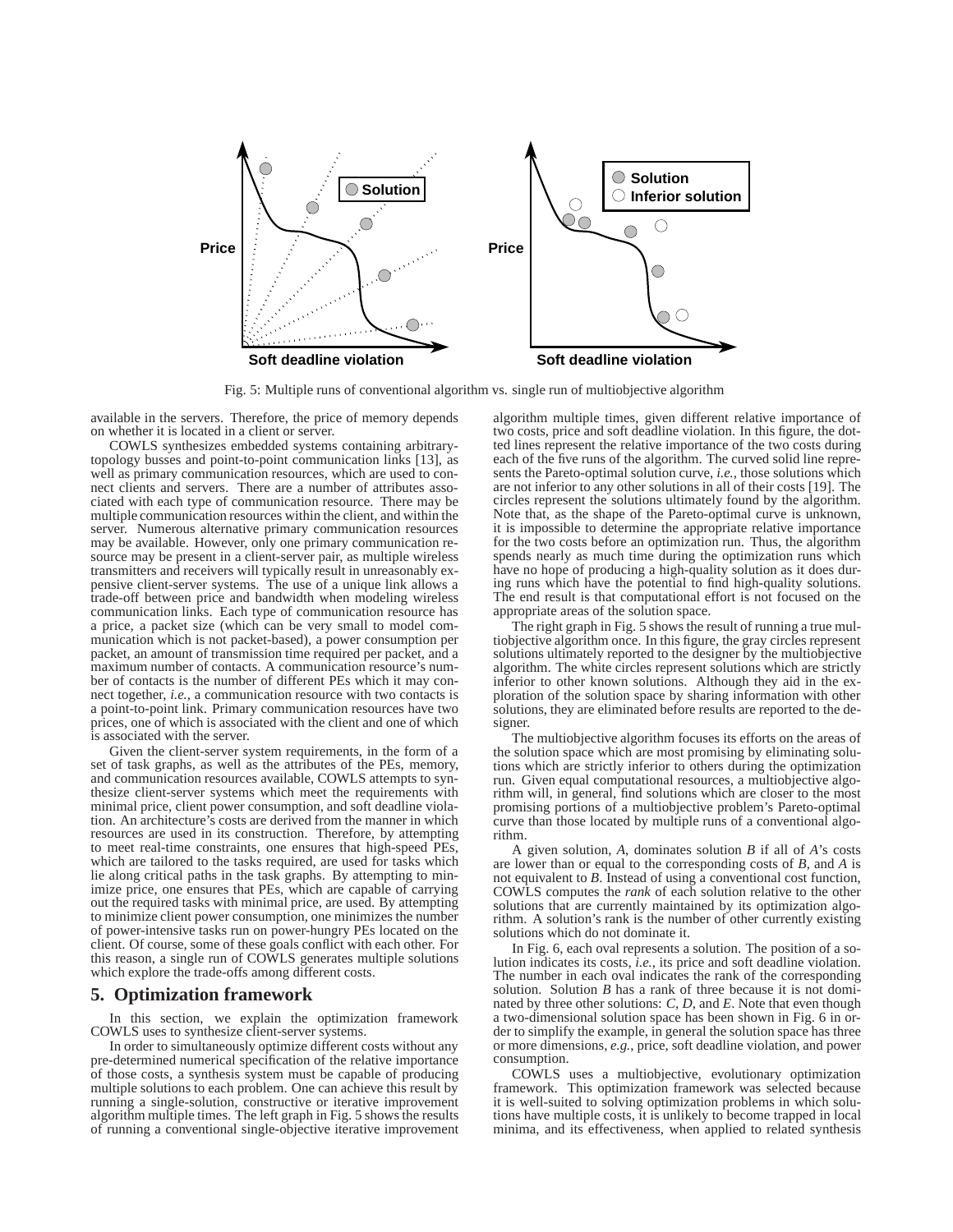

Fig. 6: Solution ranking

problems, has been demonstrated in previous work. COWLS simultaneously maintains multiple solutions which trade off different costs. Instead of using a conventional cost function, it derives solution ranks based on the quality of each solution, relative to other existing solutions. It eliminates poor solutions, those which are inferior to other existing solutions in every way, and reproduces good solutions.

#### **6. Optimization formulation**

In this section, we explain the manner in which solutions are represented and optimized by COWLS.

Each solution is defined hierarchically. At the top level of the hierarchy, the physical resources available to a solution are specified. Thus, the primary communication resource type, the client and server PE allocations (the numbers and types of PEs present in the client and server), and the client and server communication resource allocations (the numbers and types of communication resources present in the client and server) are specified at this level. Multiple resource allocations simultaneously exist. We refer to a group of solutions which are guaranteed to share the same resource allocations as a *cluster*. Within each cluster, there are multiple solutions. In addition to resource allocation information, assignment information is associated with each solution. Each solution is further defined by its client task assignment (information specifying the PEs upon which each client task is executed) and its server task assignment. A number of command line parameters affect the behavior of the optimization algorithm, *e.g.*, the number of solutions and the number of clusters.

The evolutionary algorithm maintains a geometrically decreasing global temperature, initially set to one, which causes its behavior to change during the course of an optimization run. Fig. 7 gives an overview of the evolutionary optimization framework used in COWLS. Initially, pseudo-random solutions and clusters are generated. The optimization algorithm consists of a set of two nested loops. Within the outer loop, the cluster loop, changes are made to existing clusters via mutation and information trading resulting in the production of new clusters. The solution loop is then entered. For each cluster, changes are made to the solutions via mutation and information trading resulting in the production of new solutions, the new solutions are scheduled, their costs are evaluated, and Boltzmann trials are conducted between the new solutions and the old solutions [20]. Solutions which lose their Boltzmann trials are eliminated until the number of solutions in each cluster is the same as it was at the beginning of execution. This inner solution loop executes multiple times (two to five times works well in practice), after which control returns to the outer cluster loop. At this point, Boltzmann trials are conducted between pairs of clusters, eliminating the losing clusters, until the number of clusters is the same as it was at the beginning of execution. This outer loop continues to execute until a number of iterations have been carried out without an improvement in the quality of the clusters (10 iterations



Fig. 7: Optimization overview

works well in practice), at which time the global temperature is lowered, resulting in greedier optimization. When a large number of iterations have passed without an improvement in the quality of the clusters (31 works well in practice), the algorithm is halted and all of the valid solutions encountered during the optimization run, which are not dominated by other solutions, are reported.

During an optimization run, the resource allocation and assignment information associated with solutions undergoes randomized local changes, or mutations. Every time this happens, one newly modified solution is tentatively created. Each mutation may affect communication resources or PEs. Mutation either adds or removes a randomly selected resource, although the client and server are guaranteed to maintain at least one PE each. The probability that a resource will be added is proportional to the global temperature, causing resource allocations to initially be grown, then pruned back later during an optimization run. When the primary communication resource information is mutated, another type of primary communication resource is randomly selected as a replacement.

Randomized changes, similar to those which occur to resource allocations, are made to the information specifying the manner in which local communication resources are connected to PEs as well as the assignments of tasks to PEs. Task assignment mutation is randomized. However, it is not entirely random. Task assignment mutation is guided by a heuristic designed to minimize task execution time and primary communication link bandwidth requirements. After randomly determining which task will be reassigned, this heuristic generates an array of PEs capable of executing the task. Two costs are associated with each PE: loading and distance. Loading is the approximate proportion of a PE's time which has already been occupied by the other tasks assigned to it. Distance is a metric which takes into account the likely impact of a change to a task's assignment upon the bandwidth requirements placed on the primary communication resource. Recall that each PE is located either on the client or the server. A task's neighbors are the other tasks with which it communicates, *i.e.*, the tasks connected to it by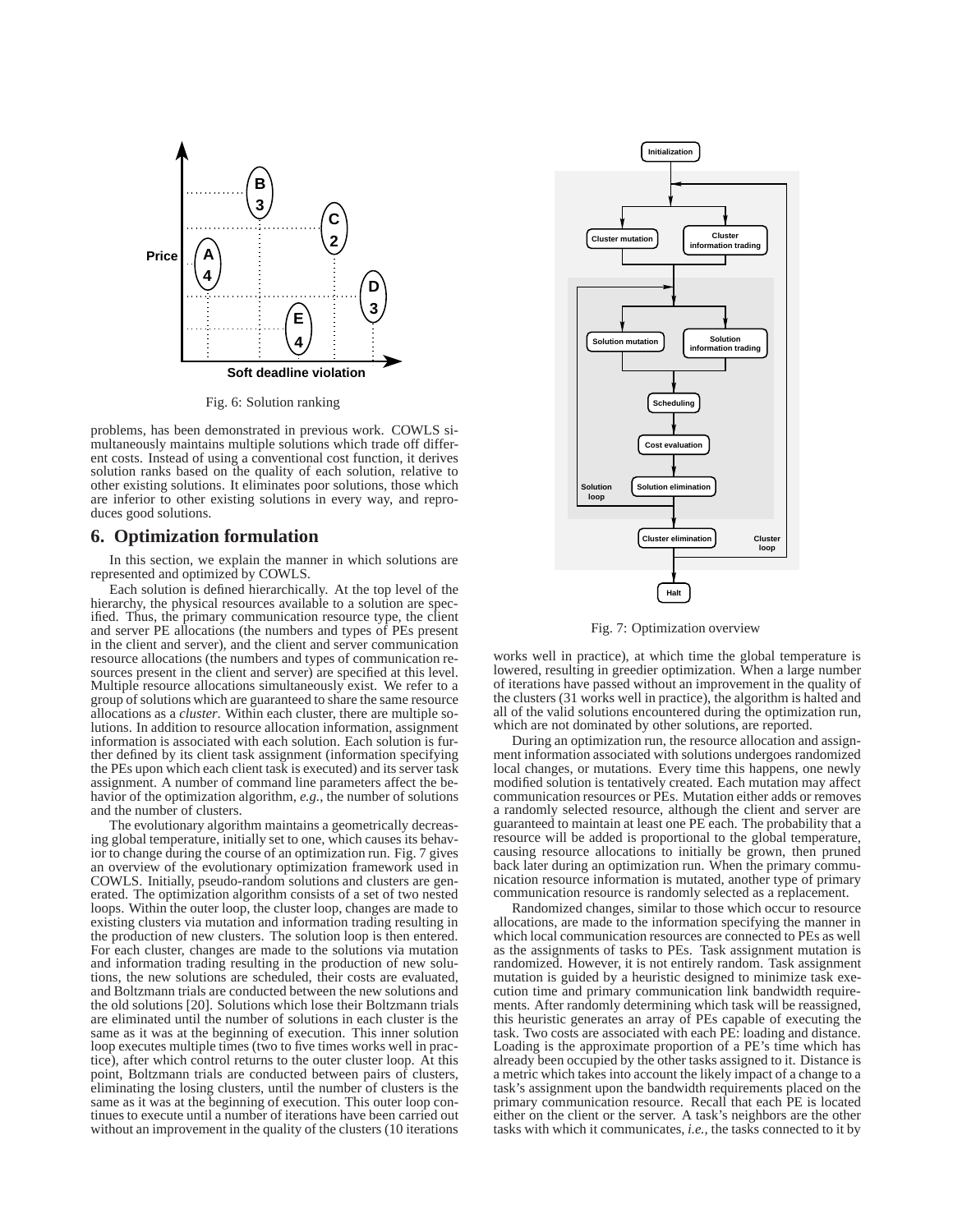arcs as shown in Fig. 1. Let separation be a function of two PEs. This function takes the value one if one of its arguments is located on the client and the other argument is located on the server. Otherwise, it takes the value zero. Let assigned to be a function of one task. Its value is the PE to which its argument is assigned. Given a PE,  $pe$ , a length  $n$  array of neighbors,  $neighbors$ , of the task under consideration, the distance, dist, of that PE is defined as:

$$
dist (pe) = \frac{1}{n} \sum_{i=1}^{n} \text{separation} (pe, assigned\_to (neighbor_i))
$$

In other words, distance is the proportion of the PEs to which a task's neighbors are assigned, which are located on the other side of the client-server PE division from the PE whose distance is being calculated. Once loading and distance have been calculated, these costs are used to compute the multiobjective ranks (see Section 5) of the PEs. The array of PEs is then sorted in order of increasing rank. Finally, the task is assigned to a PE which is selected by indexing into this array, from the highest-rank PE, with the square of a uniform random variable which ranges from zero to one, multiplied by the length of the array, *i.e.*, if <sup>m</sup> is the length of the array and urv is a uniform random variable ranging from zero to one, then the index variable,  $index$ , is defined as:

$$
index = m \cdot urv^2
$$

This selection method is designed to allow the PE ranking heuristic to guide the assignment of tasks to PEs in a probabilistic manner.

In addition to mutation, solutions may be changed by trading information with other solutions. Every time information trading occurs, two newly modified solutions are tentatively created. It has been shown that for information trading in genetic algorithms, which are closely related to the type of evolutionary algorithm employed by COWLS, it is important to keep related information together during information trading [21]. Doing so results in a dramatic decrease in optimization time  $(n$  evaluations implicitly evaluate  $n<sup>3</sup>$  solutions), or an increase in solution quality given the same amount of optimization time. We have empirically verified this assertion. The relative frequencies of the different types of mutation and information trading are specified by empirically determined parameters.

The allocation information trading algorithm used by COWLS is designed to keep related information together more frequently than disrupting it. Each PE type is characterized by a set of parameters, *e.g.*, price and idle power consumption. Given that there are  $n$  parameters, each parameter is treated as a coordinate of an <sup>n</sup>-dimensional vector. There exists one such vector for each PE type. These vectors are then normalized to a unit-diameter  $n$ dimensional hyper-sphere. The hyper-sphere is then bisected by a randomly positioned and randomly oriented *n*-dimensional hyperplane. PE allocations associated with PE vectors on one side of the hyper-plane are swapped between the two solutions involved in information trading while PE allocations associated with PE vectors on the other side of the hyper-plane remain in their original solutions. Communication resource information trading is carried out with a similar algorithm.

After making changes to solutions, it is necessary to determine whether or not those changes resulted in improved costs. Thus, after modifying a solution, COWLS carries out cost calculation to determine its aggregate price, the client's power consumption, and the degree to which soft deadlines are violated. In addition to these visible costs, there are a number of invisible costs which need never be displayed to the designer. Hard deadline violation is an example of such a cost. All solutions in which the hard deadline violation is non-zero are eliminated before results are presented to the designer. However, during optimization, solutions with hard real-time deadline violations are allowed to exist, for they have the capacity to evolve into high-quality, valid solutions during optimization.

Aggregate price is computed by taking the sum of the prices of the PEs, memory, communication resources, and the primary communication resource associated with the client, multiplying this by the expected number of clients, and adding to this the sum of the prices of the resources used in the server multiplied by the expected number of servers. This gives a total client-server system price. If the designer is interested in optimizing only client price, the expected number of servers may be set to zero for the purpose of price computation.

In order to determine the client power consumption, soft deadline violation, and hard deadline violation, it is necessary to generate a complete schedule for a solution. COWLS uses a rapid multi-rate list scheduler which is capable of handling task graphs with periods which are greater than, equal to, or less than the deadlines in the task graphs [22]. While scheduling, bus contention is explicitly simulated. If there are more clients than servers, the appropriate number of copies of each task and communication event are scheduled on the servers in order to guarantee that they can simultaneously handle multiple clients. The scheduler is deterministic, *i.e.*, given a particular resource allocation and task assignment, it always produces the same complete, static schedule. Therefore, after scheduling, the completion times of each task and communication event are known. This allows straightforward calculation of soft and hard deadline violations. In addition, the scheduler determines the communication resources upon which each communication event occurs. This information allows the calculation of power consumption by the client's communication resources. The power consumption of each task which executes on the client, as well as the power consumed by the client PEs while idle and communicating, is added to the client communication resource power consumption to determine the total client power consumption. Once a schedule is computed for a solution, that solution's client power consumption and soft deadline violation information is stored in a look-up table and used for any equivalent solutions which subsequently arise during optimization.

Once every solution's costs are known, the evolutionary optimization algorithm globally compares every solution with every other solution in order to determine which solutions are inferior to others, as defined in Section 5. A solution's rank is the total number of solutions minus the number of solutions to which it is inferior. Boltzmann trials [20], using the global temperature and the ranks of the two solutions, are conducted between randomly selected pairs of solutions, one of which is a newly modified solution. In a Boltzmann trial, the degree of correlation between the superiority of a solution's rank over its competitor's rank, and its probability of winning the trial, is inversely related to the global temperature. The losers of these trials are deleted, until the number of solutions is the same as it was after initialization.

## **7. Experimental results**

In this section, we present the results COWLS produced when run on the camera client-server example shown in Fig. 2, as well as a number of pseudo-random examples. We know of no previous work on automatic synthesis of client-server systems. Therefore, it is not possible to compare the performance of COWLS against prior art. However, the general multiobjective evolutionary optimization framework employed in COWLS has performed equally well or better when compared with other co-synthesis systems for distributed, non-client-server, architectures [16]. For these examples, COWLS was used to explore the trade-offs between different system costs, instead of attempting to minimize a single cost. Given a similar amount of CPU run time, it would be possible to better optimize a single cost by ignoring all other costs. However, this approach would ignore the fundamentally multiobjective nature of embedded system design. Each synthesis run reported in this section took less than ten minutes on a PentiumPro running at 200 MHz with 96 MB of memory.

The pseudo-random examples, as well as the resource database of the camera examples, were produced with the aid of TGFF, a set of algorithms which generates multiple task graphs and resource descriptions based upon a number of parametric defini-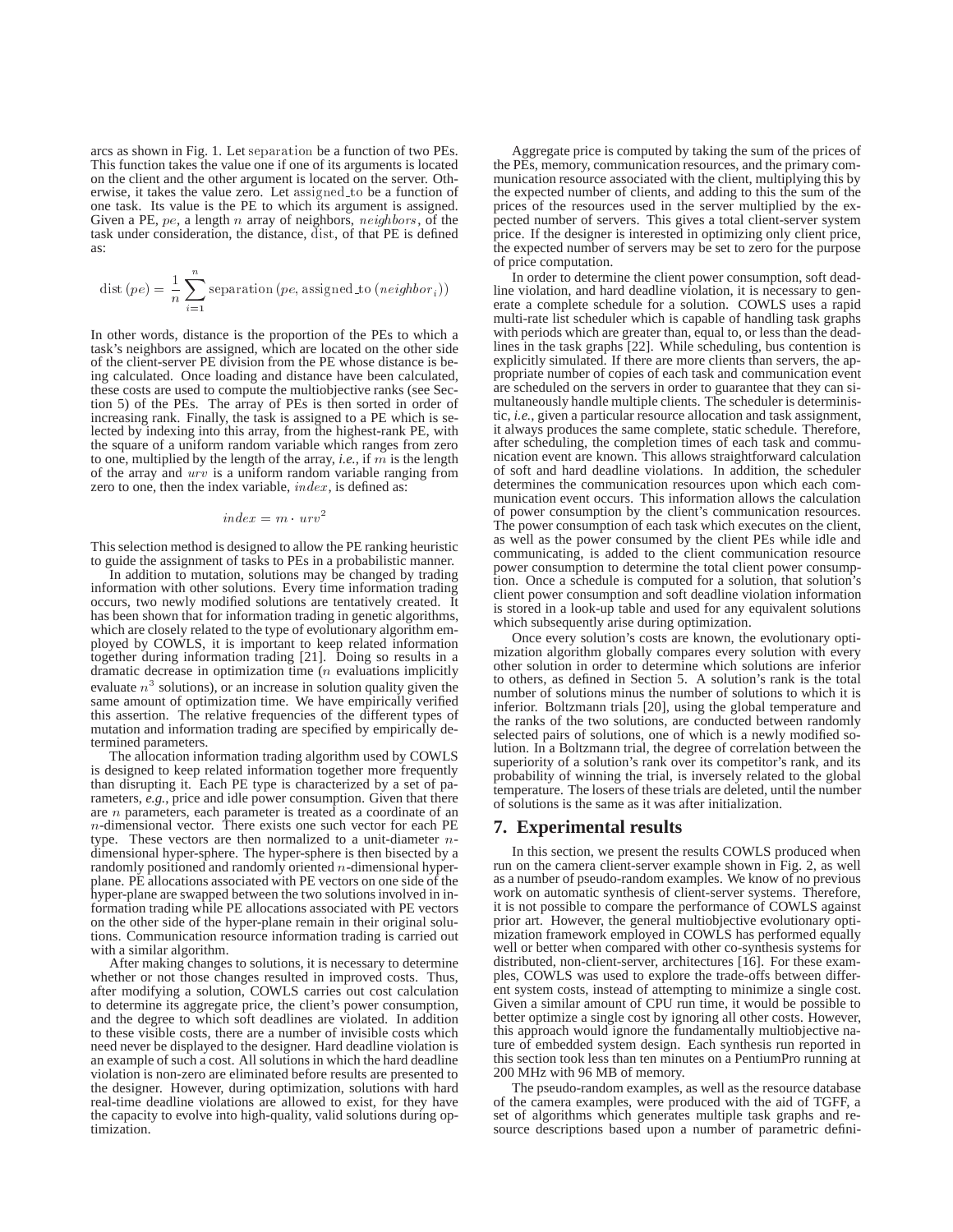| Example        | System      | Client      | Server      | Soft DL   | Client     |
|----------------|-------------|-------------|-------------|-----------|------------|
| number         | price (USD) | price (USD) | price (USD) | violation | power (mW) |
| 1              | 1,762       | 67          | 87          | 0.108     | 643.9      |
|                | 1,768       | 67          | 93          | 0.060     | 2,685.3    |
|                | 1,785       | 67          | 110         | 0.060     | 643.9      |
|                | 1,883       | 71          | 108         | 0.112     | 641.1      |
|                | 1,889       | 71          | 114         | 0.064     | 641.1      |
|                | 2,534       | 79          | 559         | 0.150     | 590.2      |
|                | 2,596       | 79          | 621         | 0.148     | 590.2      |
| $\overline{c}$ | 1,762       | 67          | 87          | 0.310     | 729.7      |
|                | 1,789       | 67          | 114         | 0.263     | 729.7      |
|                | 2,534       | 79          | 559         | 0.353     | 676.0      |
|                | 2,596       | 79          | 621         | 0.350     | 676.0      |
|                | 3,579       | 120         | 579         | 0.344     | 676.0      |
| 3              | 1,762       | 67          | 87          | 0.513     | 815.5      |
|                | 1,789       | 67          | 114         | 0.465     | 815.5      |
| $\overline{4}$ | 1,789       | 67          | 114         | 0.673     | 901.2      |
|                | 1,810       | 67          | 135         | 0.667     | 901.2      |

Table 1: Camera experiments

Table 2: Randomized multiobjective experiments

| Example        | System price | Client      | Server      | Soft DL   | Client     |
|----------------|--------------|-------------|-------------|-----------|------------|
| number         | (USD)        | price (USD) | price (USD) | violation | power (mW) |
| 1              | 1,639        | 76          | 119         | 3.235     | 2,847.2    |
|                | 1,662        | 76          | 142         | 3.621     | 2,789.7    |
| $\overline{2}$ | 906          | 37          | 166         | 2.531     | 3,594.0    |
|                | 974          | 40          | 174         | 0.699     | 1,024.6    |
| 3              | 1,392        | 42          | 552         | 3.279     | 11,932.2   |
|                | 1,462        | 56          | 342         | 2.765     | 12,040.5   |
| $\overline{4}$ | 6,660        | 322         | 220         | 2.583     | 6,752.0    |
|                | 7,120        | 345         | 220         | 2.431     | 6,469.1    |
|                | 7130         | 345         | 230         | 2.682     | 2,635.2    |
|                | 7,142        | 345         | 242         | 2.357     | 6,440.4    |
| 5              | 3,995        | 172         | 555         | 3.163     | 1,997.2    |
| 6              | 1,095        | 49          | 115         | 2.730     | 1,544.9    |
| 7              | 1,197        | 55          | 97          | 2.341     | 1,977.5    |
| 8              | 1,223        | 49          | 243         | 2.282     | 1,224.2    |
|                | 1,234        | 49          | 254         | 2.576     | 1,160.7    |
|                | 2,281        | 100         | 281         | 2.270     | 7,196.4    |
| 10             | 4,888        | 212         | 648         | 5.490     | 4,943.7    |
|                | 5,188        | 227         | 648         | 5.039     | 4,968.7    |
| 12             | 1,295        | 60          | 95          | 2.232     | 1,360.2    |
|                | 1,349        | 63          | 89          | 2.346     | 1,238.5    |
|                | 1,581        | 64          | 301         | 2.032     | 1,101.2    |

tions [23]. Parameters were derived from textbooks dealing with wireless communication [24] as well as trade journals which describe general-purpose and embedded processors [25].

Table 1 shows the results of running COWLS on the camera client-server system task graph shown in Fig. 2. In these examples, there are four types each of the following resources: client PEs, client communication resources, and server communication resources. In addition, there are five types of server PEs and six types of primary communication resources. Separate types of memory are provided for the clients and the servers. The attributes vary randomly from resource to resource and are based on values found in the literature, *e.g.*, in Example 1, the client-side active power consumption of the different client, server, and primary communication resources available varied from 94 mW to 4,078 mW. The same set of COWLS command line parameters

were used for each one of the camera examples.

A solution's soft deadline violation proportion is equal to the sum of all soft deadline violations within it divided by the solution's hyperperiod. For each run, a different set of client PEs were provided. For a given example number, ex, the average execution time,  $av\_ex\_time$ , of a task on a client PE is defined as:

$$
av\_ex\_time = 5 \text{ ms} + (ex - 1) \cdot 50 \text{ ms}
$$

The PEs available in the higher-number examples tend to be slower than those available in the lower-number examples. Thus, the soft deadline violation proportions tend to increase with increasing example numbers. As a result of the tight soft deadline constraints, soft deadline violations occur in all four examples. For a number of examples, COWLS produces multiple solutions which trade off soft deadline violations, price, and power consumption, *e.g.*, Ex